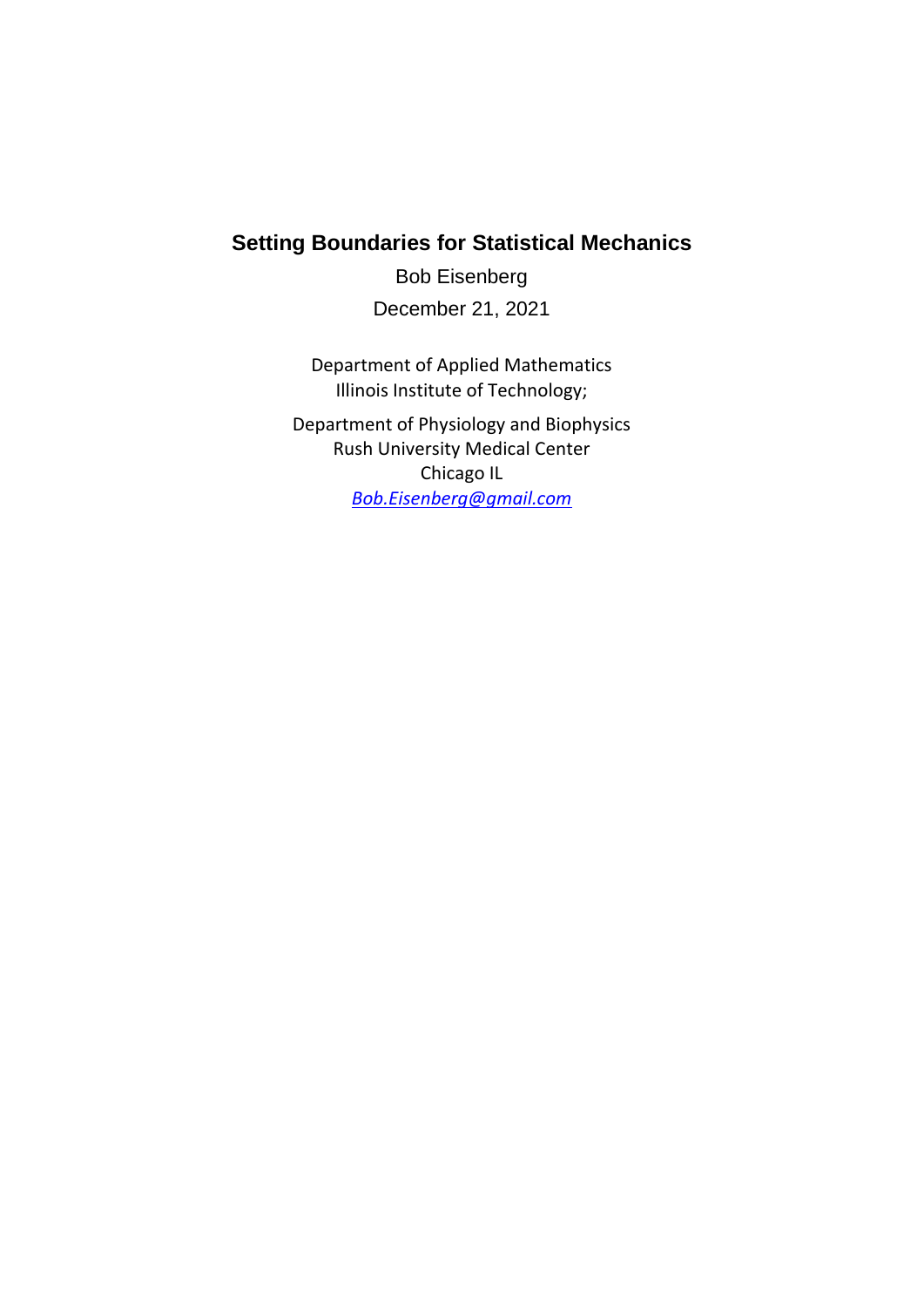#### **Abstract**

Statistical mechanics has grown without bounds in space. Statistical mechanics of point particles in an unbounded perfect gas is commonly accepted as a foundation for understanding many systems, including liquids like the concentrated salt solutions of life and electrochemical technology, from batteries to nanodevices. Liquids, however, are not gases. Liquids are filled with interacting molecules and so the model of a perfect gas is imperfect. Here we show that statistical mechanics without bounds (in space) is impossible as well as imperfect, if the molecules interact as charged particles, as nearly all atoms do. The behavior of charged particles is not defined until boundary structures and values are defined because charges are governed by the Maxwell partial differential equations. Partial differential equations require boundary conditions to be computable or well defined.

The Maxwell equations require boundary conditions on finite sized spatial boundaries (i.e., structures). Boundary conditions cannot be defined 'at infinity' in a general (i.e., unique) way because the limiting process that defines infinity includes such a wide variety of behavior, from light waves that never decay, to fields from dipole and multipolar charges that decay steeply, to Coulomb fields that decay but not so steeply. Statistical mechanics involving charges thus involves spatial boundaries and boundary conditions of finite size. Nearly all matter involves charges, thus nearly all statistical mechanics requires structures and boundary conditions on those structures.

Boundaries and boundary conditions are not prominent in classical statistical mechanics. Including boundaries is a challenge to mathematicians. Statistical mechanics must describe bounded systems if it is to provide a proper foundation for studying matter.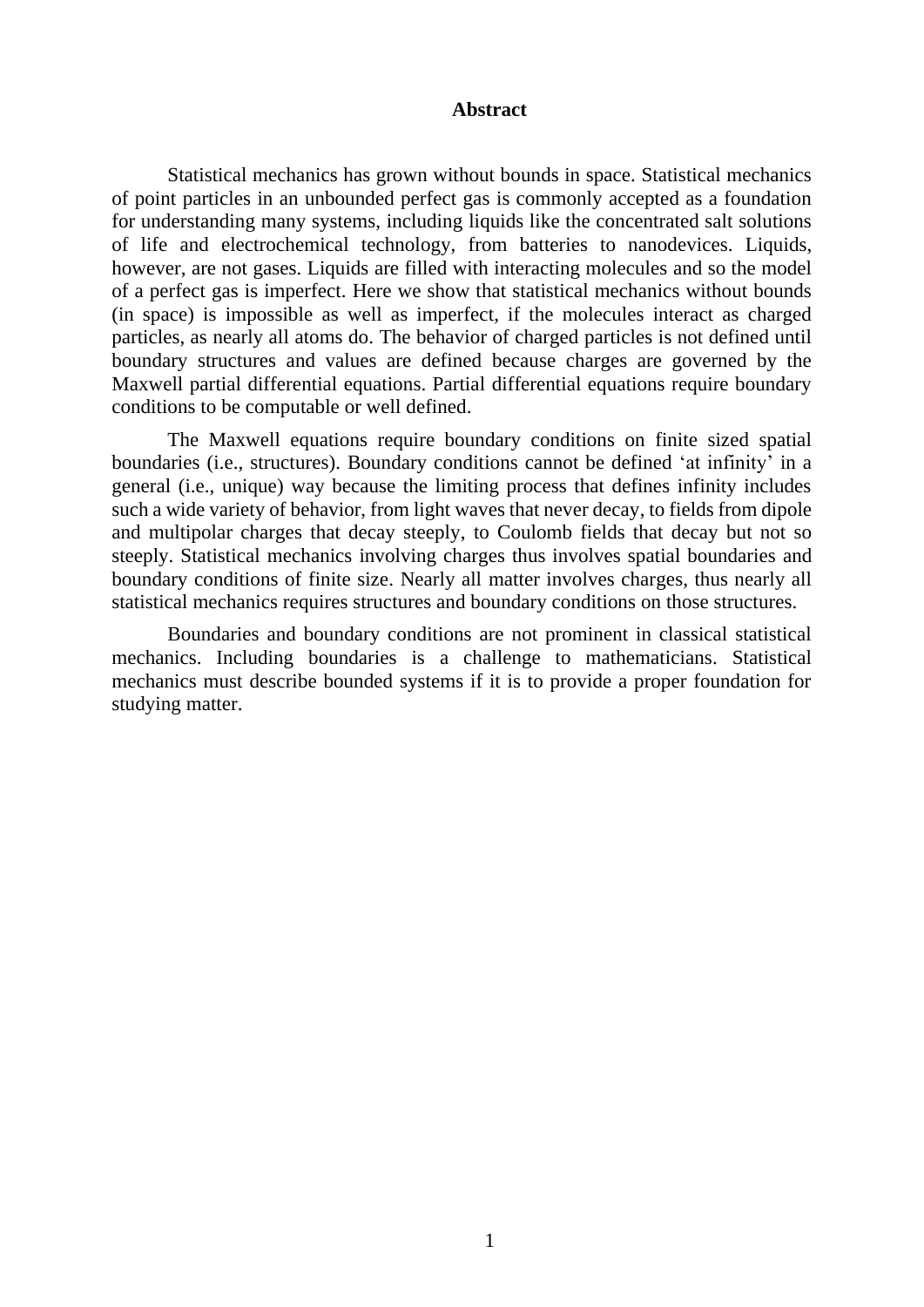#### **Introduction**

Molecular systems nearly always involve electrical properties, because matter is held together by electrical forces, as specified by quantum chemistry. The role of electrical forces is obvious from the Schrödinger wave equation of the electron, that specifies quantum chemistry. The Schrödinger equation includes the electrical potential . The Bohm formulation of quantum mechanics illustrates the role of electrodynamics in familiar ways.[2-4] The Hellmann Feynman theorem makes this role of electricity more explicit as the source of forces in atoms and molecules.[5, 6]

Even uncharged atoms like argon interact through the quantum fluctuations of their charge density, which are stochastic deviations from the mean charge density of zero. These London dispersion forces are electrical. They are important determinants of macroscopic forces.[7]

The unavoidable conclusion then is that theories, calculations, or simulations of molecules must satisfy the laws of electrodynamics.

The question then is what are the laws of electrodynamics that molecular simulations and statistical mechanics must satisfy?

**Why isn't electrostatics good enough***?* Molecular and atomic simulations use Coulomb's law to describe electrical forces.

Coulomb's law is a simple algebraic law that does not include time. It is a static description of electrodynamics and as such obviously cannot describe the dynamics of charges and fields.

Electrical Force 
$$
=
$$
  $\frac{1}{4\pi\varepsilon_0} \frac{q_1 q_2}{r^2}$  (1)

where the charges  $q_1$  and  $q_2$  at distance r produce the electrical force with electrical constant  $\varepsilon_0$ , the permittivity of free space.

Sadly, electrostatics cannot provide a sound foundation for statistical mechanics because charge moves rapidly on the atomic scale of Ångstroms and femtoseconds. Electrostatics obviously is not enough to describe femtosecond events. Electrodynamics is needed.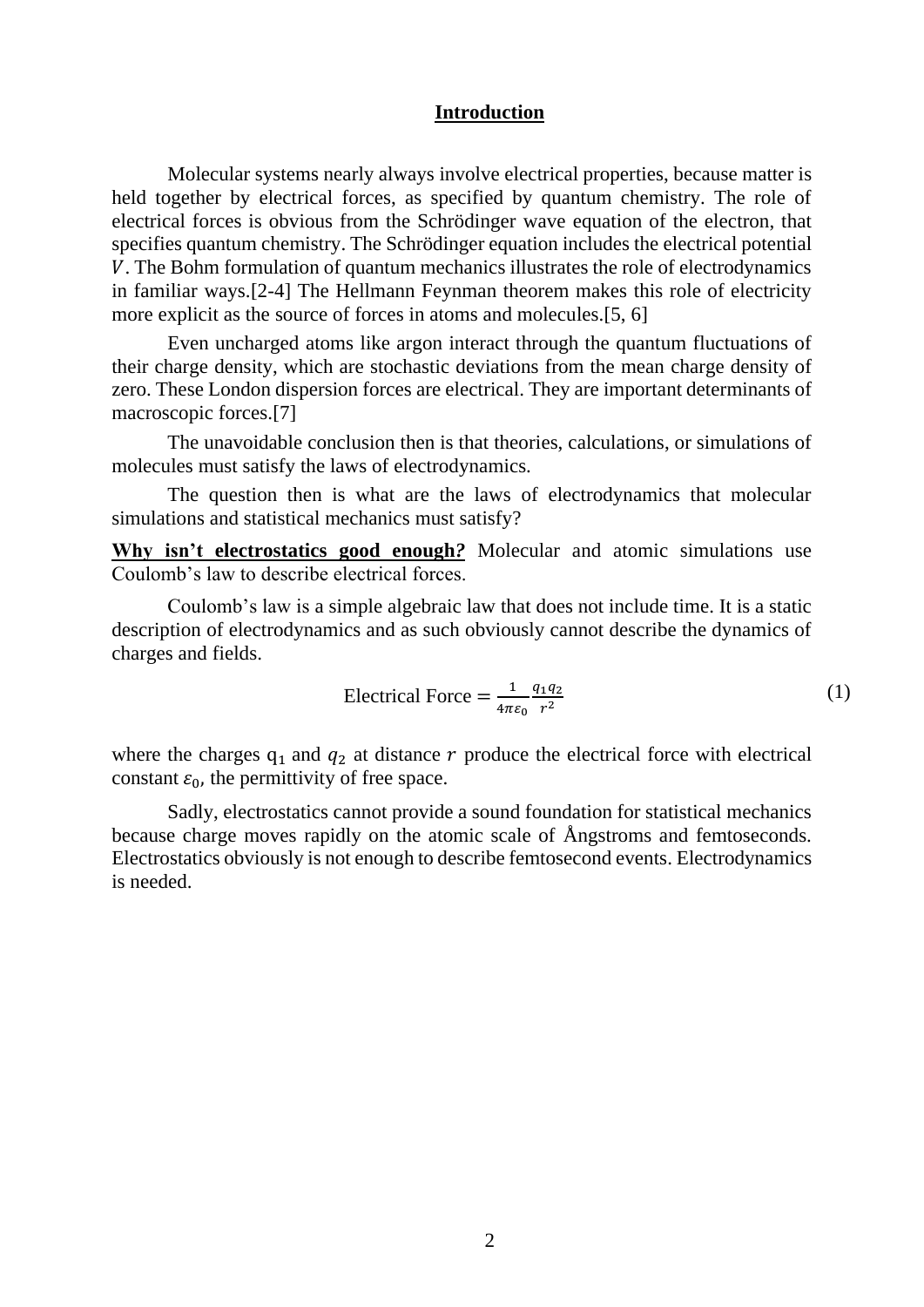## Fig. 1.

## **Feynman's language is imperative:**

# **1)** "**Coulomb's law … is to be used only for statics**."

**2)** "**What is True for Statics is False for Dynamics**" Title and Contents from Feynman's Section 15-6 [1]

Feynman's Table 15-1 presents eleven equations that are labelled **3)** "**FALSE IN GENERAL (true only in statics)**" Upper case in original. **Coulomb's law** is labelled **false**.

## **Feynman's impatience with the misuse of Coulomb's law**

seems obvious from his repeated choice of imperative language.

Fig. 1. The need for electrodynamics, not just electrostatics, is emphasized by Feynman [1], in language that could hardly be more explicit.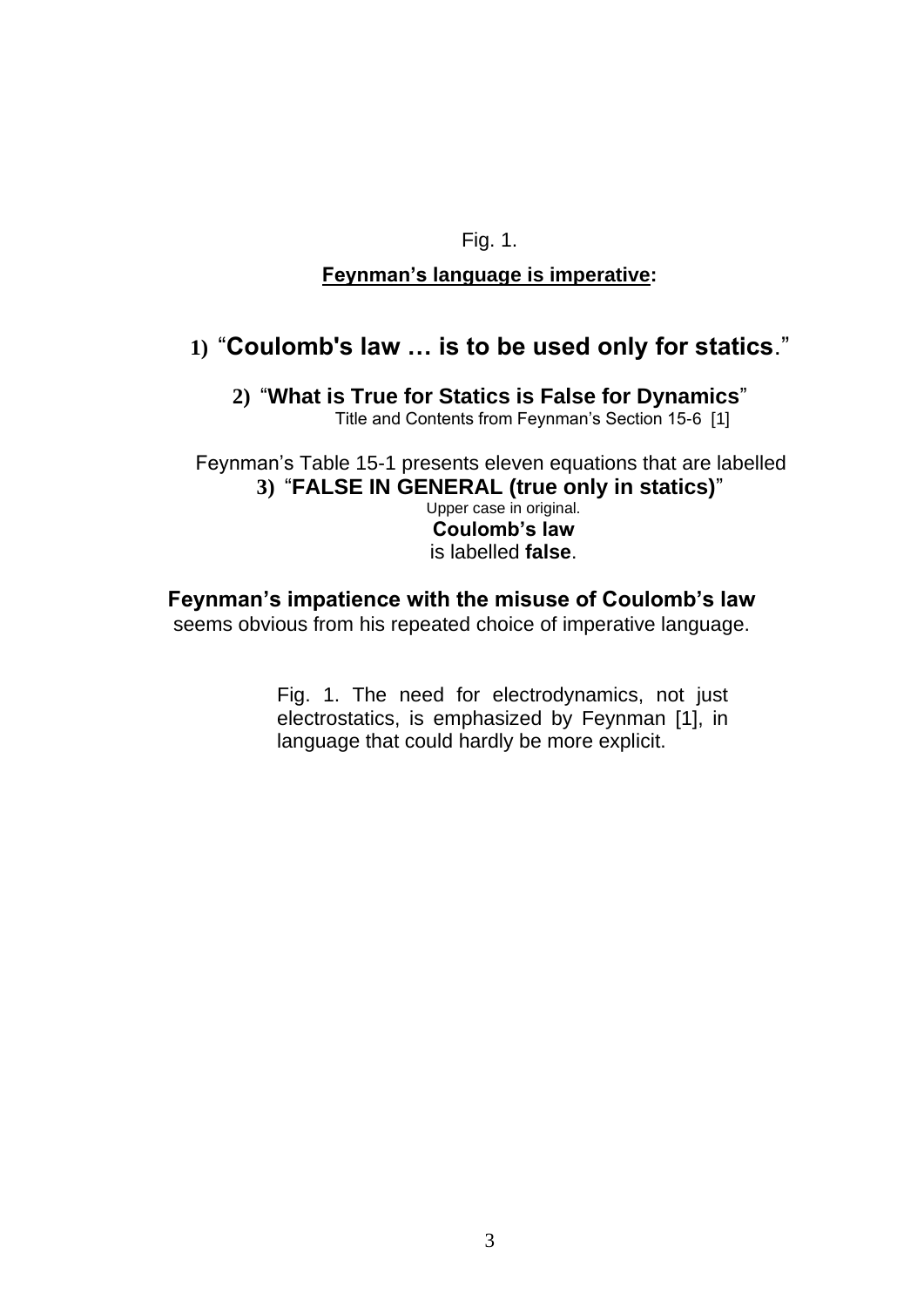#### **Theory**

**The laws of electrodynamics are the Maxwell equations**. The Maxwell equations (as written by Heaviside and others) are universal laws valid over an enormous range of times and distances.

#### **Core Maxwell Equations**

$$
\operatorname{div} \mathbf{E} = \frac{\rho}{\varepsilon_0} \tag{2}
$$

$$
\mathbf{div}\,\mathbf{B}\,=\,0\tag{3}
$$

$$
\operatorname{curl} \mathbf{E} = -\frac{\partial \mathbf{B}}{\partial t} \tag{4}
$$

$$
\operatorname{curl} \mathbf{B} = \mu_0 \left( \mathbf{J} + \varepsilon_0 \frac{\partial \mathbf{E}}{\partial t} \right) \tag{5}
$$

The core Maxwell equations (1) – (4) use the variables  $\rho$  and **J** to describe all charges, however small, and all flux (of charges with mass), however fast, brief, and transient. Equations  $(1) - (4)$  are called the core Maxwell equations because they include polarization phenomena in the properties of  $\rho$  and  $\mathbf I$  rather than in the conventional way, shown in Fig. 2.

Nonlinear terms are not present in the Maxwell equations. Nonlinearity has not been observed in experiments, but is predicted at very large field strengths, approaching the Schwinger limit of some  $1.32 \times 10^6$  volts/Ångstrom.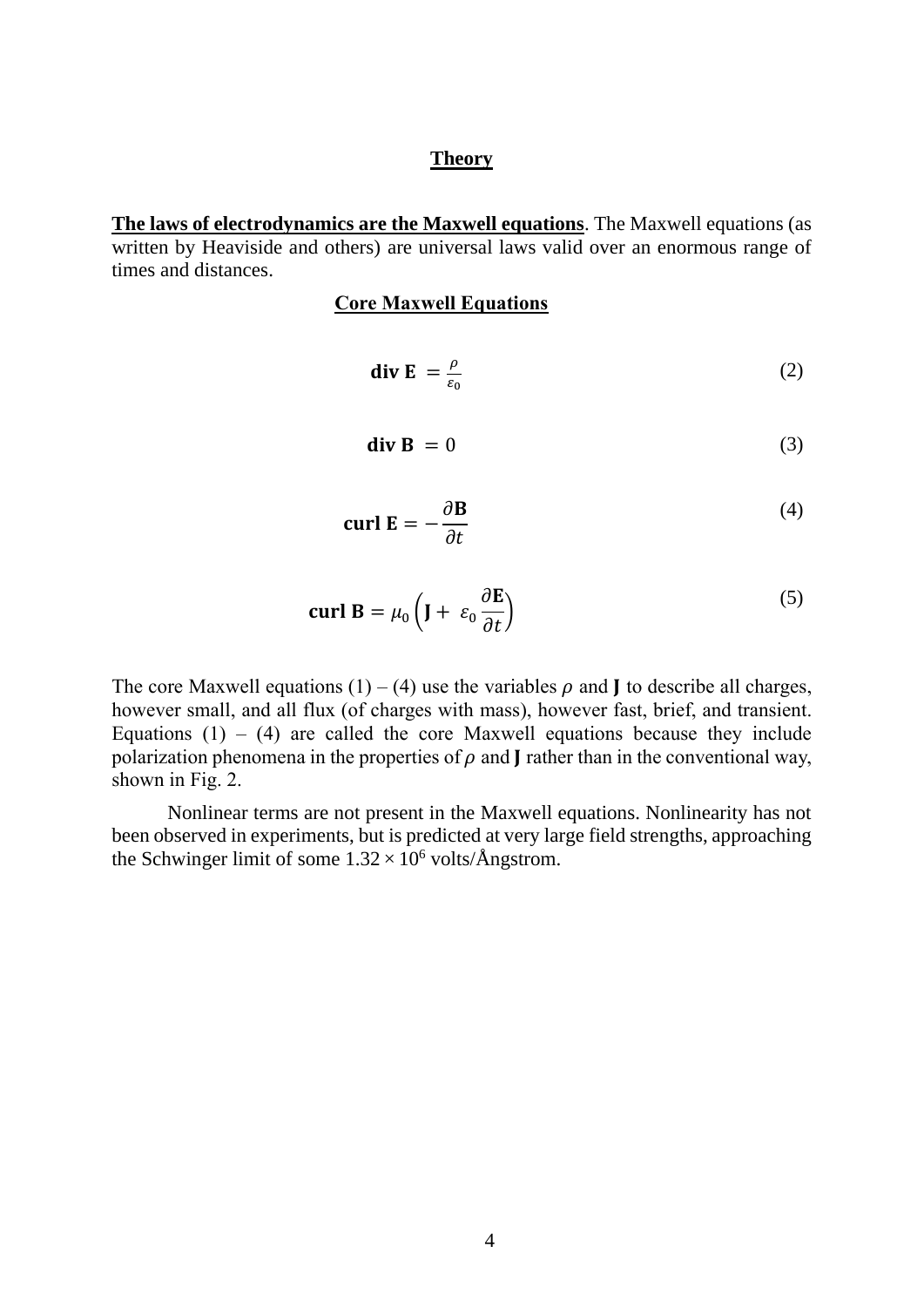Fig. 2 Cartoon of Reassignment of Polarization as part of  $J$  and  $\rho$ 



Fig. 1. Classical and Core Maxwell equations.  $\tilde{J}$  describes the flux of mass with charge, after the usual dielectric term is subtracted from  $J \cdot \rho_f$  describes the distribution of charge after the usual dielectric term is subtracted from  $\rho$ .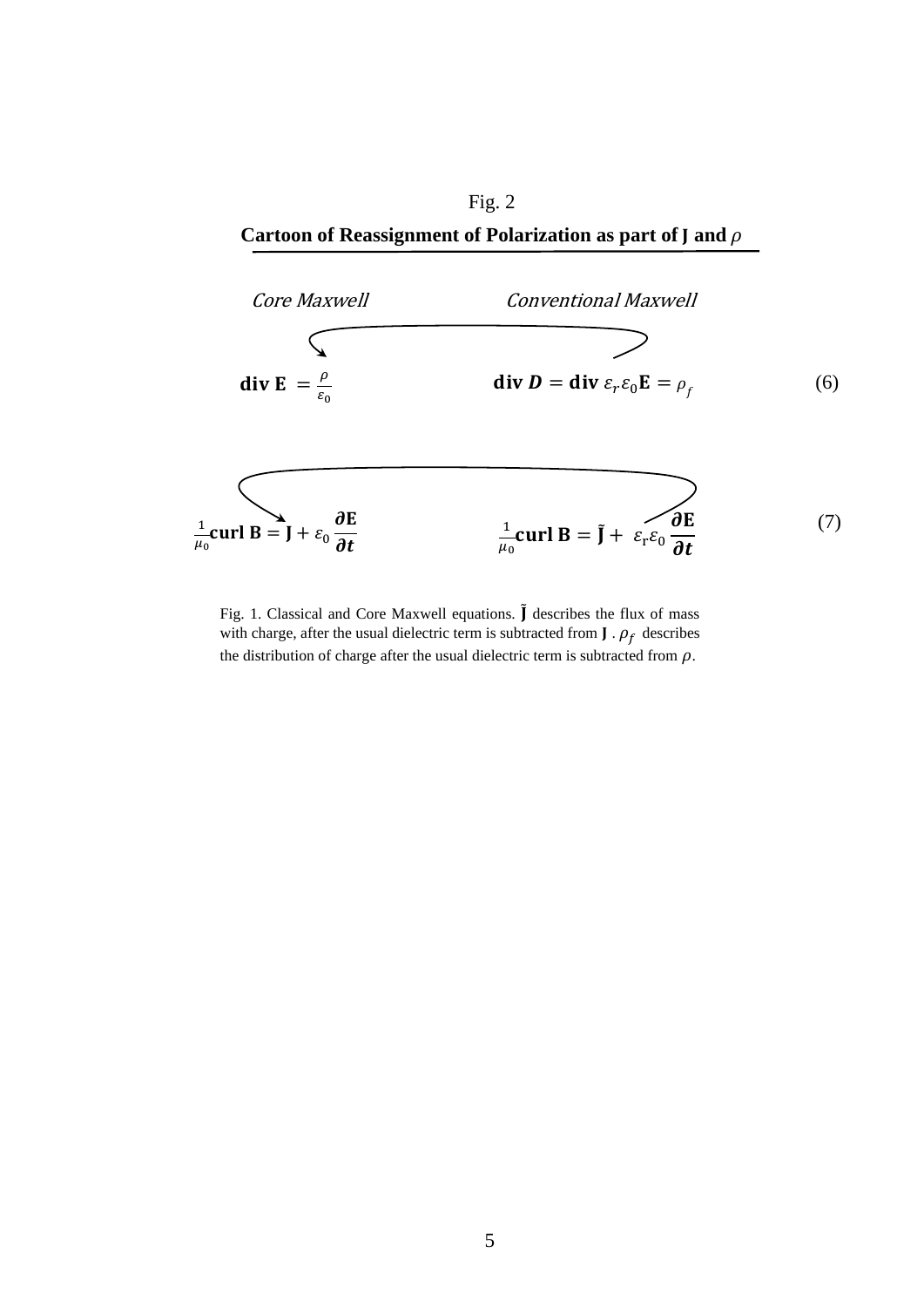**Classical Maxwell equations are constitutive equations.** They embed the dielectric constant of matter into the very definition of their variables. For example, the Maxwell vector field  $\bf{D}$  is defined to include the polarization  $\bf{P}$  of matter and the relative dielectric constant  $\varepsilon_r$ , a single dimensionless positive real number, sometimes called the relative permittivity.  $\varepsilon$  is the (dimensional) permittivity. The electric susceptibility is  $\chi = \varepsilon_r - 1$ .

$$
\mathbf{D} \triangleq \varepsilon_0 \mathbf{E} + \mathbf{P} = \varepsilon_0 (\varepsilon_r - 1) \mathbf{E}
$$
 (8)

$$
\mathbf{D} \triangleq \varepsilon_0 \mathbf{E} + \mathbf{P} = \chi \mathbf{E} = \varepsilon \mathbf{E}
$$
 (9)

The classical Maxwell equations therefore must be revised, into quite different form in fact, when the dielectric constant is not constant, that is to say, when the polarization cannot be described by a single real positive number  $\varepsilon_r \geq 1$ .

In fact, the description of polarization by a single positive real number is almost never an adequate representation of the properties of real systems.[8-11] The reformulation of the Maxwell equations for nonconstant  $\varepsilon_r - 1$  will produce equations with very different mathematical form, in general requiring convolutions in the time domain, although with similar physical content.

Of course, when nothing is known experimentally about polarization  $P$ , it is better to use a dielectric description with  $\varepsilon_r$  constant, than with no polarization  $P \cong 0$ , at all.

**Maxwell core equations are not constitutive equations.** The core equations contain no parameters describing matter. The core Maxwell equations involve only two parameters, and those are parameters of space, not matter: the magnetic parameter (i.e., permeability of space)  $\mu_0$ , and electric parameter (permittivity of space)  $\varepsilon_0$ , and perhaps the speed of light  $c = 1/(\mu_0 \varepsilon_0)^{1/2}$ . These parameters are true constants within the accuracy  $(\sim 10^{-8})$  of measurements of the fine structure constant  $\alpha$  of quantum electrodynamics. They are universal field equations true everywhere, in the vacuum of space and in matter, including in the vacuum within and between atoms.

The core Maxwell equations may seem to be quite useless without a specific description of material charge. Indeed, they are useless if the goal is a complete description of electrodynamics.

If the goal is to describe the properties of (total) current, however, the core Maxwell equations are remarkably useful, even without knowledge of constitutive properties.

**Kirchhoff's Current Law does not depend on Constitutive Properties.** The core equations allow the derivation of a form of Kirchhoff's current law that is as precise as the Maxwell equations themselves.[12, 13] And Kirchhoff's current law is the main (and often the only) theory needed to define and design the electronic circuits of our digital technology, as reference to texts of circuit design shows most eloquently.[14-20] Charges are hardly ever discussed in circuit design, usually only in the charge of parasitic capacitance [13], which turns out to include and sometimes be the same as the charge described by the ethereal current  $\varepsilon_0 \frac{\partial \mathbf{E}}{\partial t}$ . I use the name 'ethereal current' to describe Maxwell's displacement current in deference to the enormous role that the aether (and its current  $\varepsilon_0 \frac{\partial \mathbf{E}}{\partial t}$ ) had in the history of electrodynamics [21-30] despite its relegation to its present day ghostly nonphysical role by the theory of relativity.[26, 31-34]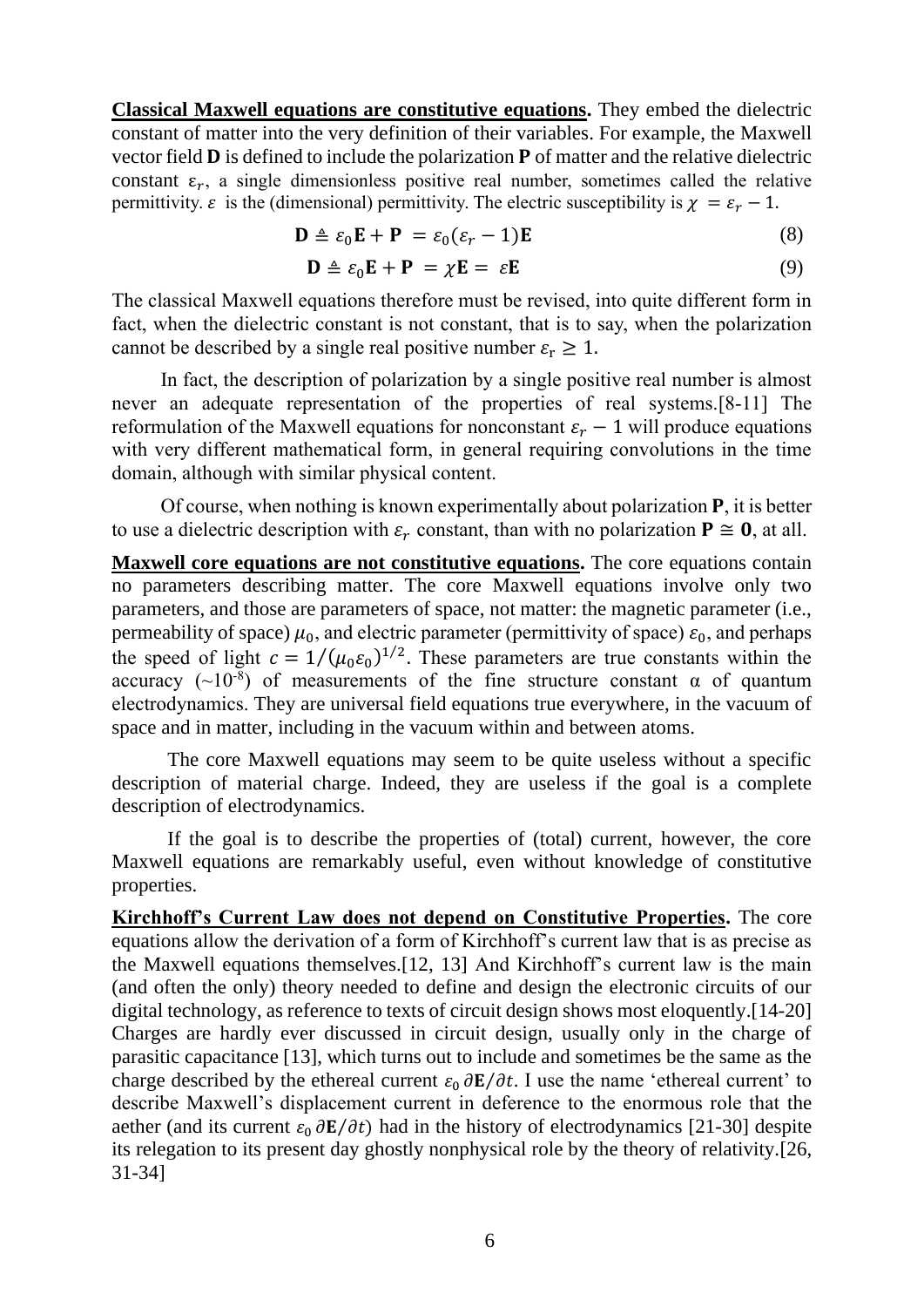When matter is involved, and a complete description is the goal, a separate constitutive theory of charged matter—'material charge' I like to call it—is needed, as we shall see, to describe how charge  $\rho$  and the flux  $\mathbf I$  change as the electric field changes.

**Constitutive theory of charged matter is rather similar to the constitutive theory of mass**. Polarization can be described by constitutive equations. The stress strain relations of solids are a constitutive theory of mass, as are the stress strain relations of complex fluids.[35-38]

**Polarization**. The distribution and amount of charge in matter varies with the electric field. Charge is said to polarize in the electric field. Solid matter polarizes. So do liquids, as seen in the literature under the name 'concentration polarization'.[39-42] Hodgkin, Huxley, and Katz [43] leave out the modifier 'concentration', and say 'polarization' thus making confusion with dielectric polarization  $P$  inevitable, particularly for biologists not as familiar with the history of electrodynamics as they might wish to be.[21, 22, 26, 29] Molecules polarize in complex, time and field dependent ways. So do atoms, and of course aggregates of molecules, as reported in the literature of impedance, dielectric and molecular spectroscopy.[44-55] Polarization of proteins is one kind of the conformation changes of proteins used so widely to describe their function. Conformation changes occur over an enormous range of times scales in proteins. So does polarization.

**Forces Change Distributions of Mass and Charge.** It is obvious that a mechanical force applied to a mechanical system changes the distribution of mass. It should be obvious that electrical force applied to a system of charges changes the distribution of charge.

As the electric field changes, forces change the amount and location of charge, much as a mechanical forces (stress) change (strain) the amount and location of mass. A description of the change of distribution of mass is likely to be quite specific to the system being studied. The description will depend on the structure within which the matter (and thus the field equations) are embedded, and on the boundary conditions that describe the location and properties of the boundaries and structures. Generalities are likely to be too vague to be very useful in applications because applications almost always depend on the shape of the structure containing the force fields and its boundary conditions.

Similarly, it should be obvious that an electrical force applied to a charged system changes the distribution of charge. And a description of the change of charge distribution is likely to be quite specific to the system being studied for the same reasons.

**Complex fluids.** The stress strain formalism of complex fluids is a powerful and general way of describing stress strain distributions of mass. In its variational form [35-38], the stress strain formalism accommodates diffusion and convection that are so important in liquids. The variational form allows the large movements of convection and diffusion in liquids to be described, along with the much smaller movements of elasticity of solids.

Similarly, the stress strain formalism of polarization can accommodate the diffusion, migration, and convection of charge in solutions in much the same way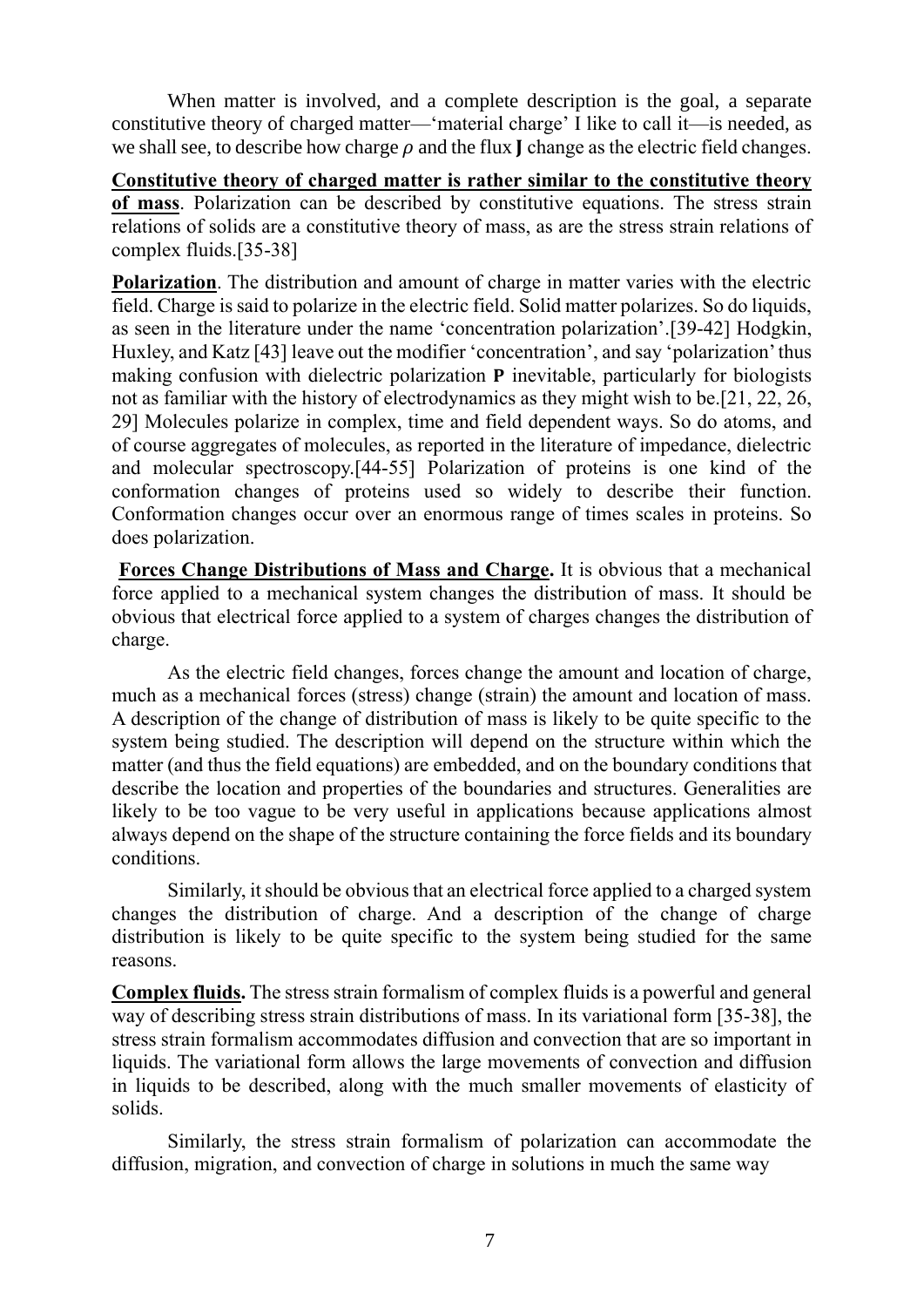#### **Results**

**Polarization can be treated as the stress strain relation of charge** (see eq. 3.1–3.5 of ref. [56]). In its variational form, the stress strain formalism accommodates diffusion and convection that are so important in liquids, yielding the classical Poisson Nernst Planck equations in special cases [35-38] important in applications ranging from ions in water solutions, ions in protein channels, to ions in gases [57] and plasmas [58-60], to holes and electrons that are the quasi-ions of the semiconductors of our computers and smartphones.[61-65]

It is obvious that stress strain relations are hard to summarize. They usually involve a multitude of parameters chosen to describe the specific properties that determine the deformation of matter.

It should be obvious that the stress strain relations of charge will be at least as hard to summarize as those of mass. Those polarization properties will involve a multitude of parameters chosen to describe the deformation of distribution of charge by electric forces. A single dielectric constant will hardly ever be adequate, despite its historical provenance.<sup>[55, 66]</sup> Of course, when nothing is known experimentally about polarization, it is better to use a dielectric description than nothing at all.

Once polarization is separated from the core Maxwell equations, it is clear that the core equations are fundamental, universal and as exact as any in science.[8] Without polarization, the Maxwell core equations have only two constants and these are *not* adjustable. These constants are known to be just that. They are constant and do not change in any known experimental conditions. They are determined with great precision by any two of the experimentally determined properties, the electrical constant  $\varepsilon_0$  (the permittivity of free space), the magnetic constant  $\mu_0$  (the permeability of free space), and speed of light  $c$ .

**Maxwell equations require boundary conditions on a finite structure**. Maxwell equations of electrodynamics are partial differential equations that require boundary conditions specified on a finite–*not infinite*–structure, called a domain in mathematics, as we shall discuss at length later in this paper, on p[.11.](#page-11-0) After the boundary and conditions are specified, the size of the boundary structure, and the domain it contains, can be increased 'to infinity' to see if a unique boundary condition at infinity is possible, independent of shape, location and parameters.

It is clear that electrodynamic phenomena 'at infinity' are so diverse that they cannot be specified in a general way. The phenomena of electrodynamics include light that propagates from the edge of the universe over billions of years and the decaying phenomena of electrostatics determined by (for example) Coulomb's law. The Maxwell equations must be solved in a finite structure if the solutions are to cover the range of electrodynamic phenomena involved on the time scales of atomic motion.

Statistical mechanics and thermodynamics of matter must include electrodynamics because charges are everywhere in matter. As we have seen, interactions of even (nominally) uncharged atoms like argon involve transient charges.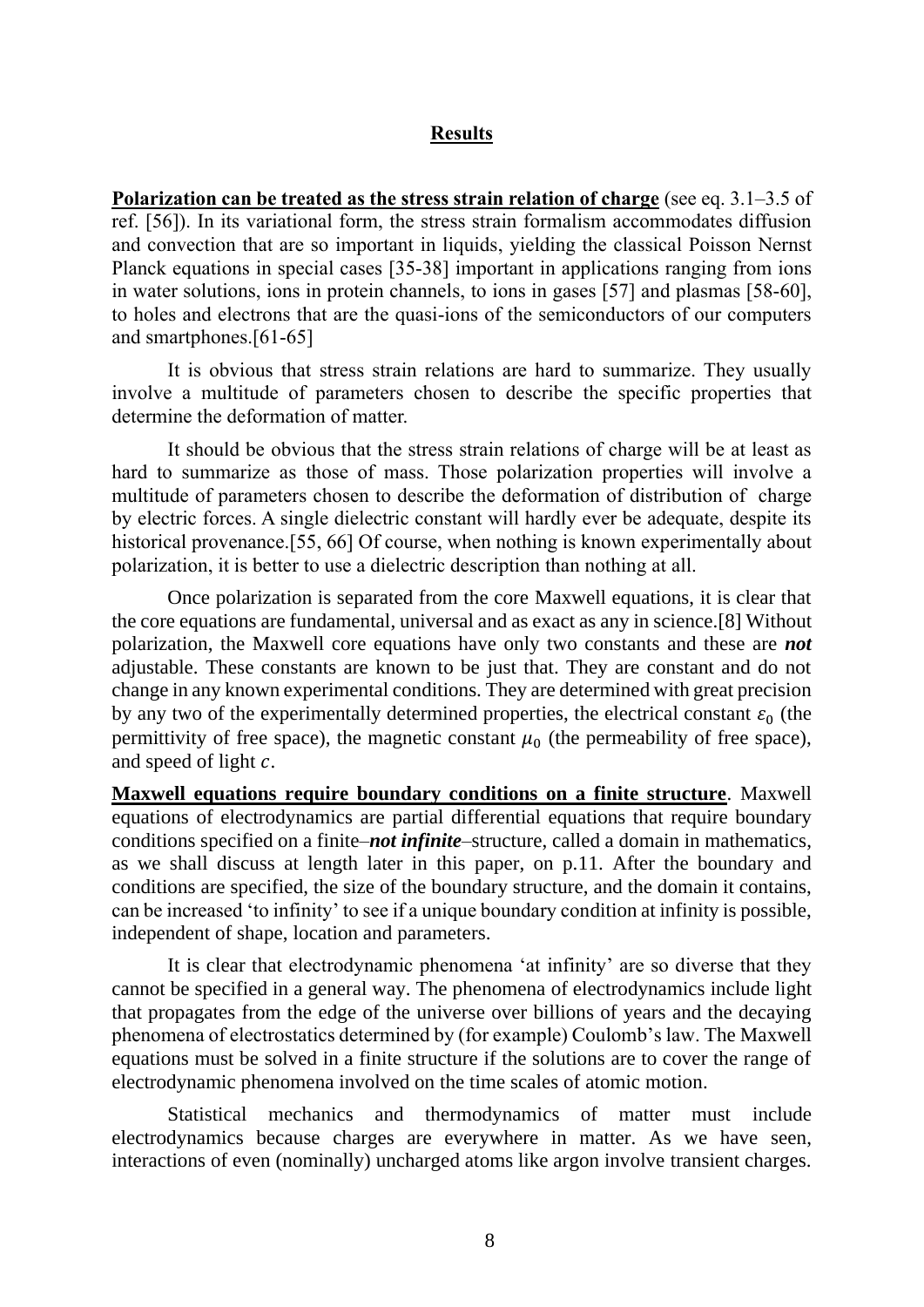#### Thus, **statistical mechanics and thermodynamics must be specified in finite domains. That is the main point of this paper.**

We turn now to a more detailed presentation of these same issues.

**Maxwell Equations are true on all scales**. The Maxwell equations have properties that are not common in scientific theories, and these need to be understood explicitly as we seek firm foundations for our theories and simulations.

For example, the Maxwell equations in general, and the Poisson version of Gauss's law (Maxwell's first equation eq. (2)) are often treated as averaged or mean field theory equations in my experience, perhaps because of the enormous variations of potential (say 1 electron−volt or 40 times the thermal energy) in a few picoseconds. Faced with this much variation, scientists are likely to think that equations describing potential must be averages. That is not true. The Maxwell equations describe potential as it varies during thermal motion. They describe potential as a function of time on the atomic time scale of 10-15 seconds and much faster, even much faster than the electron time scale of say 10-19 sec of quantum chemistry. The core Maxwell equations are not mean field theories or averaged in any sense.

These properties are apparent when the Maxwell equations are applied to a vacuum where  $J = 0$  and  $\rho = 0$ . Indeed, this application was historically central in Maxwell's theory of electricity and the equations that describe it.[25] In the vacuum, the source of the magnetic field **B** is the ethereal displacement current  $\varepsilon_0 \frac{\partial \mathbf{E}}{\partial t}$ (because  $div B = 0$ ). Currents and perhaps charges found on structures that bound the vacuum region can also be sources of the magnetic field.

The ethereal displacement current  $\varepsilon_0 \frac{\partial \mathbf{E}}{\partial t}$  is universally present in matter and in a vacuum, because it arises from the relativistic invariance of charge with velocity, as described in textbooks of special relativity [67], in Einstein's original paper [68, 69], or memorably in Section 13-6 of Feynman's textbook [1].

**Ethereal Currents.** The implications of the ethereal term  $\varepsilon_0 \frac{\partial \mathbf{E}}{\partial t}$  are profound. The Maxwell equations involve (total) current flow and  $E$  fields in all of space, and cannot be confined to atoms in atomic resolution simulations. The Maxwell equations describe electric fields in discrete simulations of atoms because  $\varepsilon_0 \frac{\partial \mathbf{E}}{\partial t}$  exists everywhere in those simulations, as it does everywhere in space, even if all charges are confined to atoms. Derivations of statistical mechanics must include the same realities as simulations of atoms and so are subject to the same issues.

The Maxwell equations are not confined to continuum descriptions of charge. If the 'outside the atoms' currents and fields in space are ignored, the simulations cannot satisfy the equations (2)–(5) everywhere and at every time, as physicists say they should whenever electricity is involved. Derivations of statistical mechanics must include the same realities of electrodynamic fields as simulations of atoms and so are subject to the same issues.

Mean field or low resolution models of charge may indeed be averaged. In those cases, where  $J \neq 0$  and  $\rho \neq 0$ , averaging is present. But the averaging occurs within the models of  $\bf{I}$  and  $\bf{0}$ , not in the Maxwell equations themselves. For example, averaging is usually found in the theories and simulations of polarization, e.g., it occurs in the stress strain theories of the distribution of charge and matter we have discussed.[56]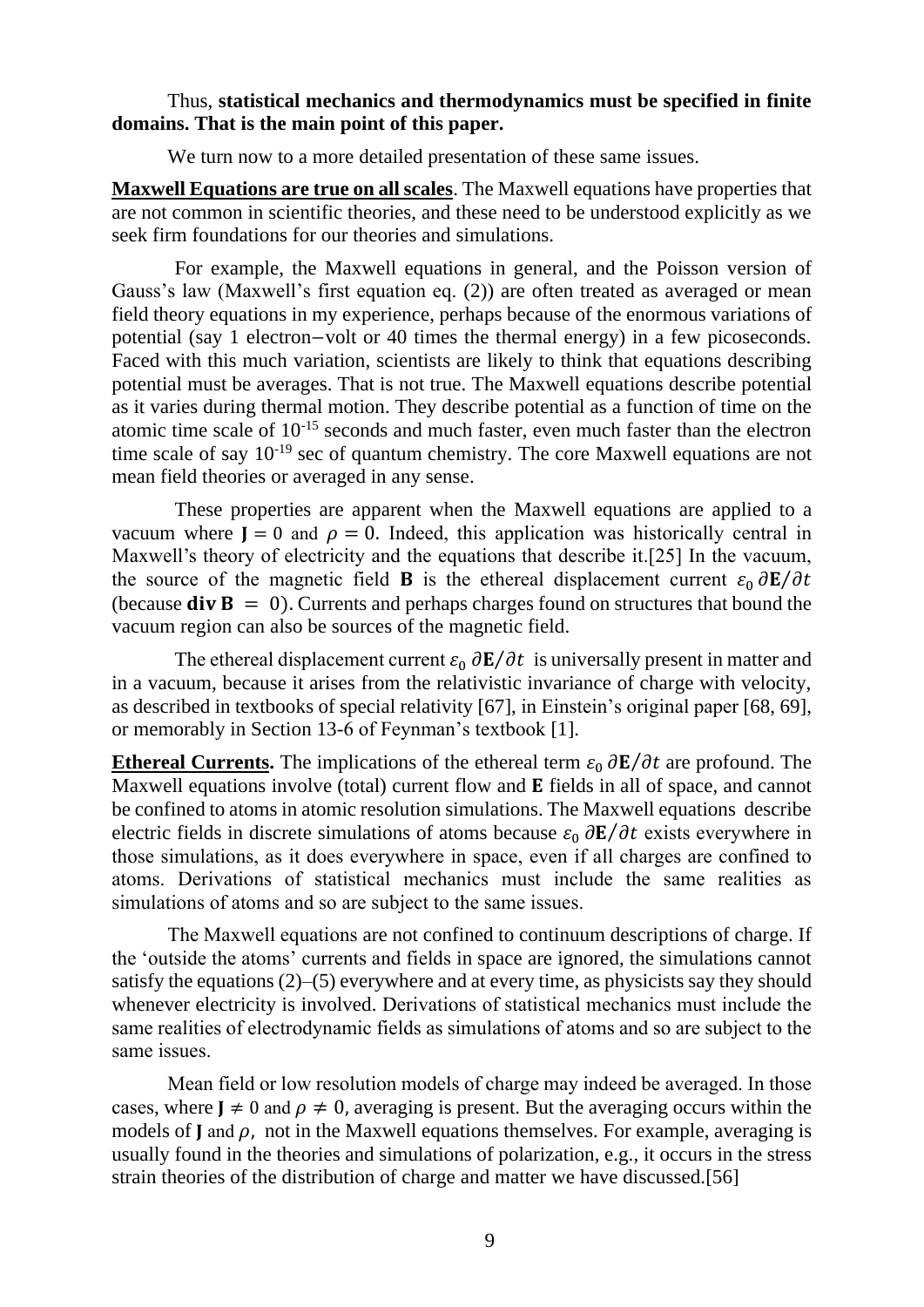To summarize this section:  $\varepsilon_0 \frac{\partial \mathbf{E}}{\partial t}$  cannot be avoided even in atomic simulations. This fact often surprises colleagues used to thinking of electricity as the properties of charged atoms, and their movement.

But electricity is much more than charges and their movement. It includes all the properties of light and electromagnetic radiation everywhere.

**Electricity** always includes the ethereal displacement current term  $\varepsilon_0 \frac{\partial \mathbf{E}}{\partial t}$ . Without  $\varepsilon_0 \frac{\partial \mathbf{E}}{\partial t}$ , there is no source for **curl B** in a vacuum or in the space between atoms devoid of mass between or within atoms (assuming no currents on boundary structures), and light cannot exist or propagate.

The ethereal term does not depend on the properties of matter. It in fact is a property of space, not matter, arising from the fact that charge is Lorentz invariant in any locally inertial reference frame as discussed in textbooks of special relativity, in Einstein's original paper [68, 69], or memorably in Section 13-6 of Feynman's textbook [1]. Charge (unlike length, time, and relativistic mass) does not change as charges move, no matter how fast they move, even if they move at speeds close to the speed of light (as in the synchrotrons of a say 7 gigavolt advanced photon source).

**Electrodynamics requires differential equations**. The existence of the ethereal current  $\epsilon_0 \frac{\partial \mathbf{E}}{\partial t}$  means that any description of electrodynamics must include a partial derivative with respect to time, usually in the form of the Maxwell equations  $(2) - (5)$ . These are partial differential equations and so they cannot be computed, even approximately, without boundary conditions on their limiting structures, and initial conditions. In the language of mathematics, the solutions to the equations do not exist without boundary and initial conditions.

**Electrodynamics and the Maxwell Equations are relevant to biology.** It is natural for biologists and biochemists to think that the previous discussion is irrelevant to their concerns. One might think that ethereal displacement currents are small and so unimportant. But that is not the case as the simplest estimates show, and as can be measured in every simulation of molecular dynamics. Those always include atomic time scales in which the ethereal current is large.

Indeed, Langevin and Brownian models are often used as supplements to allatom molecular dynamics. Those coarse grained Langevin and Brownian models include a noise term that is a Brownian stochastic process in the language of probability theory and have infinite variation, in the language of mathematics, which means that they have infinite velocity. Their noise trajectories cross a region an infinite number of times in any time interval however brief.[70-72] While it is not clear how to compute the ethereal current of charges moving this way at infinite velocity [72], it is clear that the ethereal current of a process with infinite velocity cannot be small. Indeed, it is quite likely to be large, beyond easy comprehension.

The idea of an ethereal current should not be strange. Tthe concept of ethereal current arises naturally in high school physics. It is implicit in most elementary discussions of capacitors in which the charge  $Q_{cap} = C_{cap}V$  and current  $I_{cap} =$  $C_{cap}$   $\partial V/\partial t$ . The idealized capacitors most of us studied in elementary physics classes have large current flows in the empty space between the plates of the capacitor and that current is the ethereal current. No material charge exists or flows there. The  $\varepsilon_0 \frac{\partial \mathbf{E}}{\partial t}$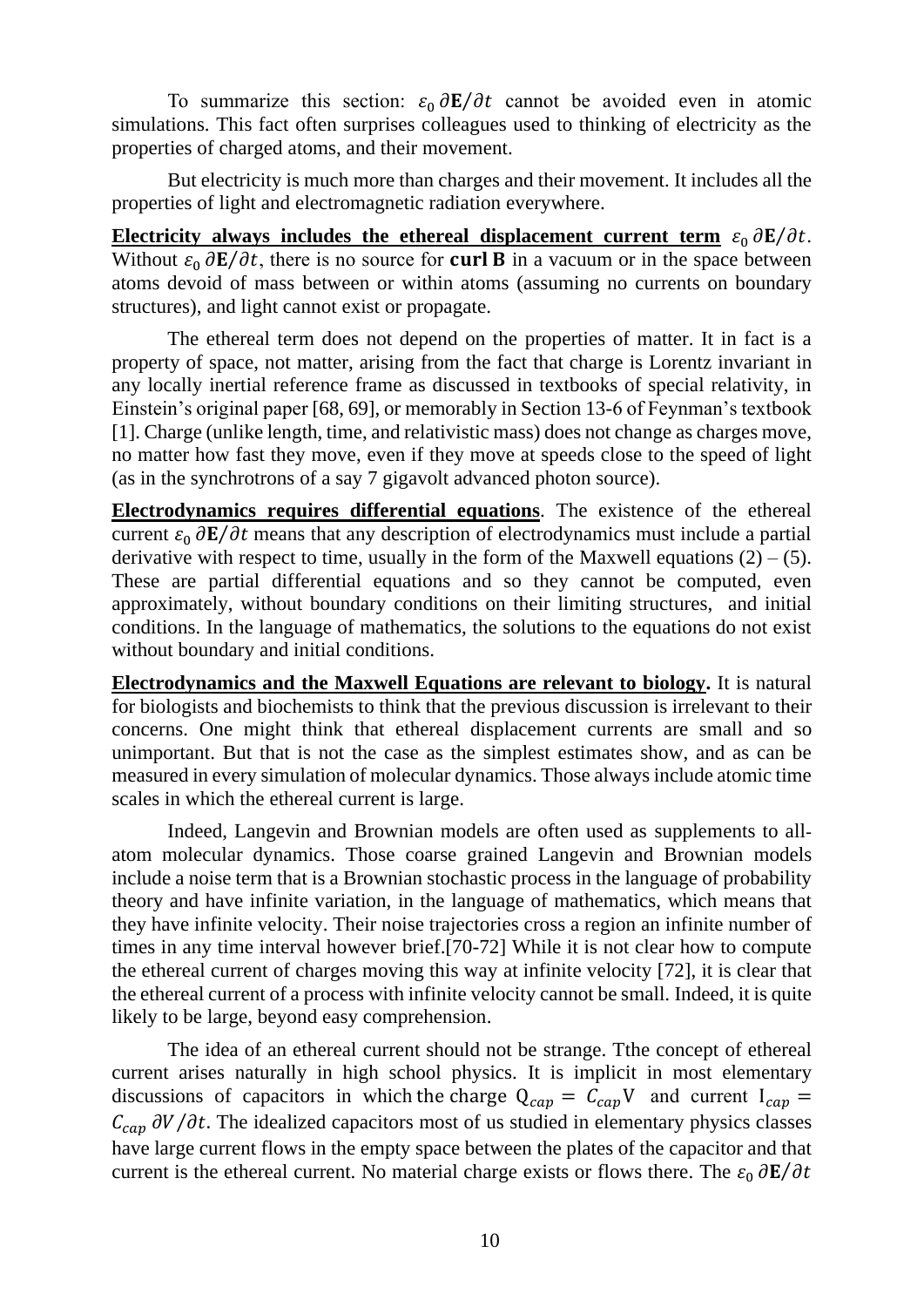term is in fact the only current between the plates of a vacuum capacitor. The ethereal current is always exactly equal to the total current flow in the wires on either side of the capacitor, because total current is conserved exactly by Maxwell's equations.[73]

A vacuum capacitor may seem an artificial schoolchild example, although not to those of us who have wired up circuits with capacitors or to the thousands of circuit designers who include them in the many billions of circuits in our computers. And systems certainly exist for which  $\varepsilon_0 \frac{\partial \mathbf{E}}{\partial t}$  is unimportant, e.g., in many systems in which  $\partial \mathbf{E}/\partial t = 0$ .

But the ethereal current is almost never small for atomic scale systems, even at temperatures near absolute zero. It cannot be safely ignored in simulations or derivations of statistical mechanics that involve the atomic scale.

<span id="page-11-0"></span>**Defining Infinity**. Another issue seems abstruse mathematics, but is not. Defining infinity is not quite the arcane point of pure mathematics it might seem to be. In fact, the idea of 'boundary conditions at infinity' is useful only if that phrase defines a wide class of structures far away from the system of interest, *in which the details of the structures are unimportant* because they are lost in the blur and haze of distance, as the details of the structure are lost in the word 'infinity'.

If different structures produce different boundary conditions when the structures are far away, a single word and equation 'at infinity' will not be able to describe the resulting range of behaviors. In fact, 'infinity' cannot be defined in a unique way from the Maxwell equations themselves as the following example shows.

Consider two subsets of the Maxwell equations. Consider an electrostatic problem, with all charge in a finite region. Coulomb's law eq. (1) can then be used to compute electrical forces. Magnetic forces do not exist (because it is a static problem). Infinity can be defined easily and uniquely and the potential or electric field at infinity is zero in electrostatic systems with charges all in one region. (If charges are not confined to one region, difficulties of convergence occur.)

But consider a different structure described by Maxwell equations in which wave properties predominate in a pure vacuum without matter. Two relevant wave equations in this domain are derived in textbooks of electrodynamics and discussed in [74].

$$
\mu_0 \varepsilon_0 \frac{\partial^2 \mathbf{E}}{\partial t^2} - \nabla^2 \mathbf{E} = 0
$$
\n(10)

and

$$
\mu_0 \varepsilon_0 \frac{\partial^2 \mathbf{B}}{\partial t^2} - \nabla^2 \mathbf{B} = 0
$$
\n(11)

The solutions to these equations do not go to zero at infinity. In fact, these solutions never remain close to zero. The solutions describe light waves that propagate forever, as light actually does propagate over billions of light years of distance, from galaxies at the edge of the observable universe for very long times. The light from the galaxy **GN-z11** started soon after the universe began some  $1.3 \times 10^{10}$  years ago billions of light years from the earth where we observe it.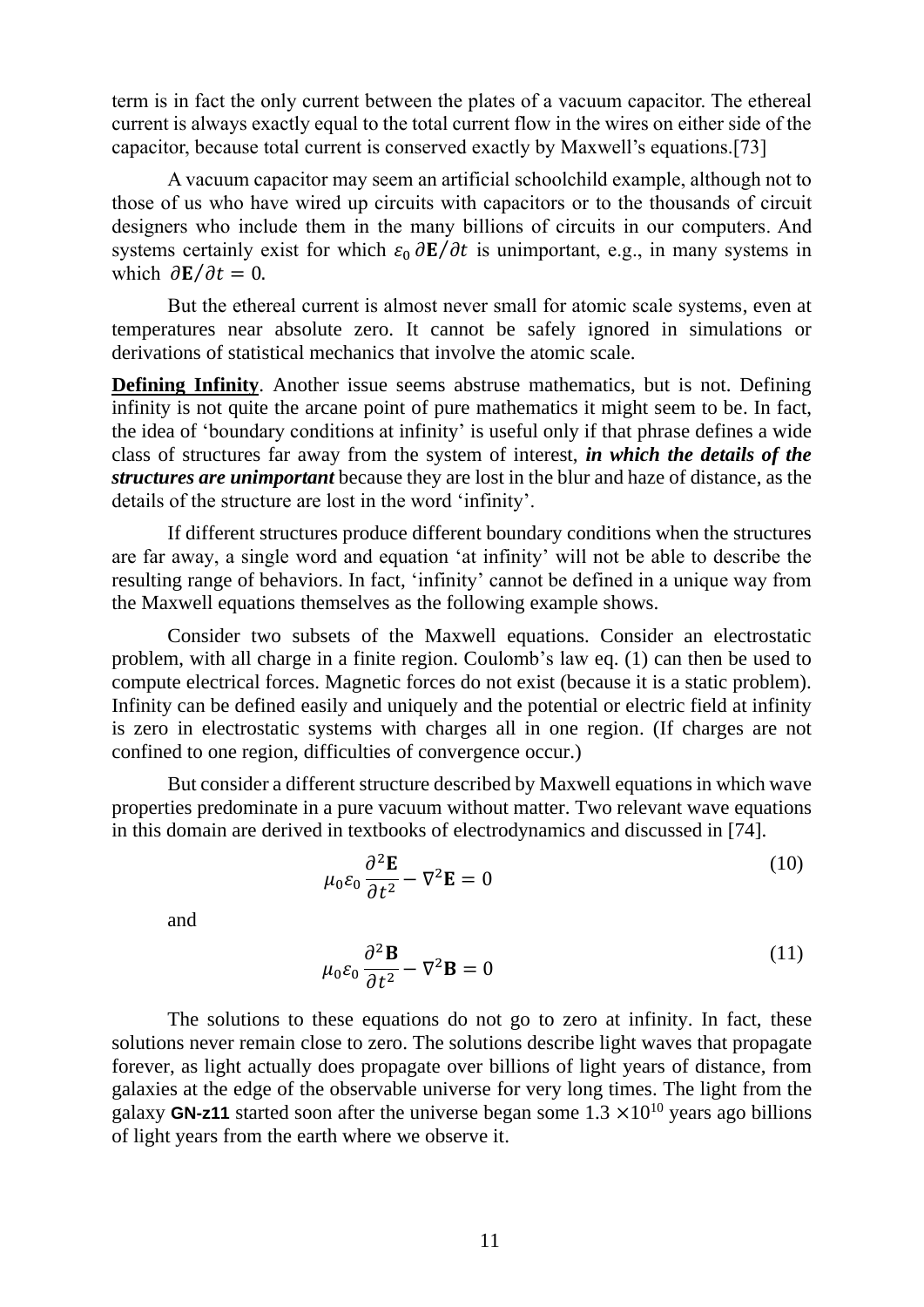#### **Discussion**

The analysis of 'at infinity' shows in a mathematically precise way that the Maxwell equations do not have a single set of boundary conditions 'at infinity'. Rather, each application of the Maxwell equations requires an explicit definition of confining (as well as internal) structures and the boundary conditions on those structures. It also requires a statement of how structures and conditions vary as the system gets bigger and bigger, to infinity. One description of structures and boundary conditions cannot be enough, no more at infinity than anywhere else.

Thus, any description of electrodynamic phenomena in systems get large without limit needs to specify

(1) the structure of the system

- (2) the boundary conditions on the confining structure that bounds the system
- (3) the change in shape of the structure as it moves 'to infinity'
- (4) the change in boundary conditions as the structure moves 'to infinity'

**Statistical Mechanics unbounded**. What are we then to make of the fact that most treatments of statistical mechanics do not include boundary conditions?

Surely the results of these analyses must have value even if they are unable to include the Maxwell equations!

Of course, classical statistical mechanics has immense value. In my view, the classical results serve as a first model, from which to construct other more refined models. The more refined models can include structures and boundaries that are allowed to move to infinity.

In this view, classical statistical mechanics provides an admirable starting point for the iterative social process we call science. Statistical mechanics provides a first iterate for the handling of statistical properties of idealized, albeit impossible, systems. Later iterations provide the improvements that allow charge and the equations that describe charge. Those equations include the structures that bound the charge and the conditions on the equations at those structures.

But we must allow the scientific process to iterate if it is to improve. We must extend statistical mechanics to include structures and boundary conditions. We must remember that statistical mechanics without spatial bounds has logical bounds. It is not a universal set of laws. Statistical mechanics is a model that must like all other scientific models be compared to experiments. Those experiments include structures and bounds.

What is clear is that boundaries must be included in the final iterates of our theories and simulations of the statistical mechanics of matter, because matter is charged. Matter is charged by the Maxwell and Schrödinger equations and they are bound to include boundary conditions. They are confined by structures that form spatial boundary conditions as are all partial differential equations.

**Statistical Mechanics within Boundaries**. The inclusion of structures and boundary conditions in statistical mechanics is likely to require extensive investigation of specific problems [75] and these will not be easy to study, judging from work in related fields for example, the theory of granular flow [76-78] and soft matter [79, 80]. Specifics are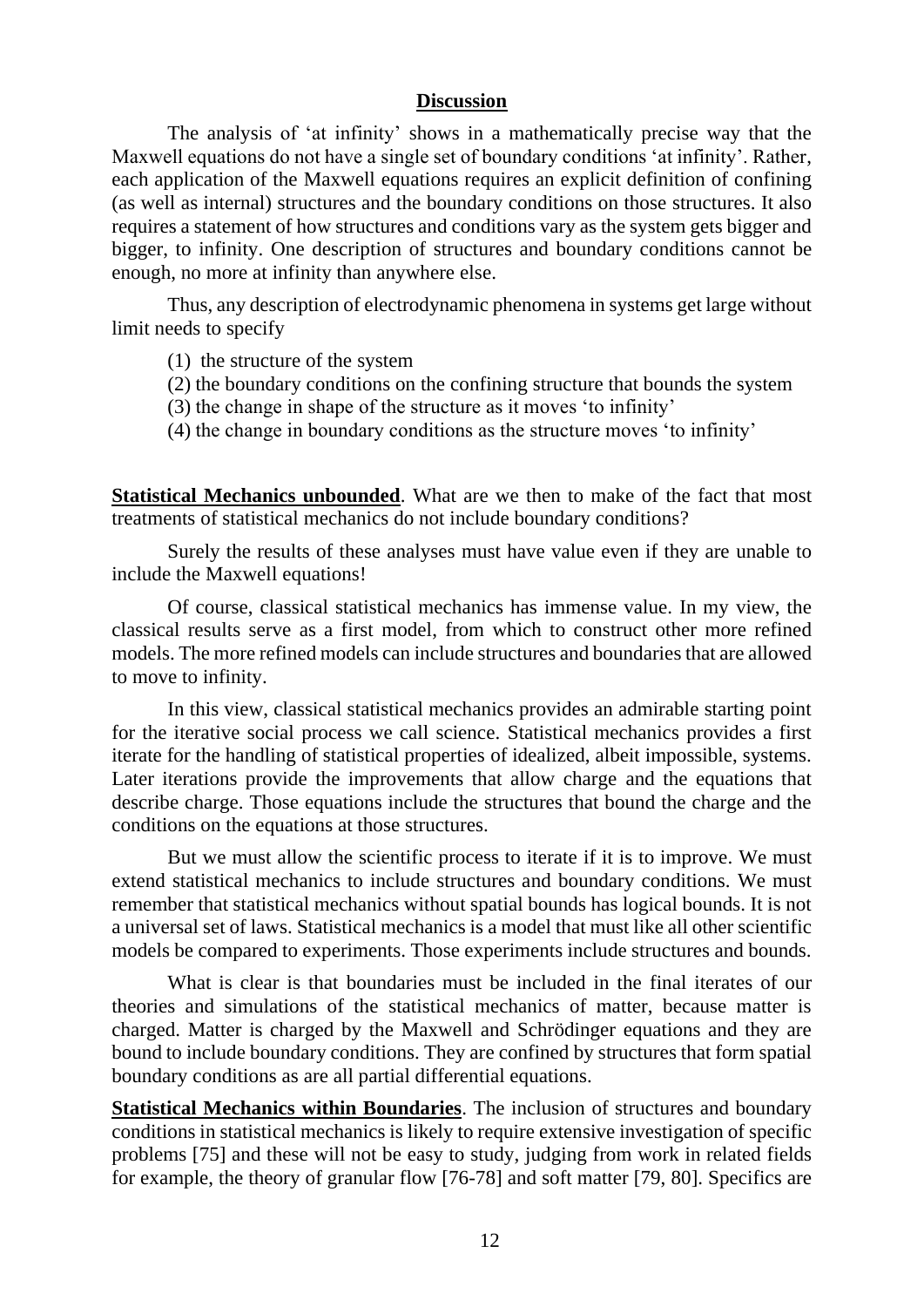needed because specific problems involve specific structures and the structures can be as important as the field equations themselves. It is the structure of the "piston in a cylinder" that converts the combustion of gasoline into motion. The field theory of combustion is silent about the motion without the structure. Each structure will then need separate investigation and general theories will tend to be less useful than one would wish.

A simple example shows the profound nature of the issues involved. Consider triangular objects ('molecules' in a flatland) in a two dimensional universe in a triangular domain.[81] It is obvious that if the triangles are similar, i.e., have the same shape, the triangles can lock, they can jam into an immobile array nearly crystalline in nature. This jamming can occur no matter how large the system, no matter how far away is the boundary. These issues are well recognized in the specialist literature of granular flow [76-78] but their remedy is unclear, not yet at hand.[80, 82, 83] It seems necessary to consider such situations as one tries to design a statistical mechanics that respects the finite bounds of real systems.

Meanwhile, one can proceed in an entirely different tradition, the tradition of complex fluids. Here field equations are used to describe each of the force fields: stress stain mechanical relations, diffusion, electrical migration, and convection. Fields are combined by a variational approach like EnVarA [35-38] that guarantees mathematical consistency of the models chosen.

The key is to always make models of specific systems—including the apparatus and setup used to study them—and then to solve those models with systematic well defined approximations that other scientists and mathematicians can verify.

**Biology is easier than physics** in this particular case. In general, creating multiscale multifield models is a forbidding challenge, but fortunately one does not have to work in general if one is interested in engineering or biological systems.

Biology and engineering are rarely concerned with any possible system. They are mostly concerned with specific systems with specific structures that behave robustly when parameters are in certain limited ranges. These systems have a purpose and that requires them to follow macroscopic rules over a substantial range of conditions.

The design of the systems of biology and engineering can make analysis easier. In engineering, the purpose of systems is often obvious, and it is not necessary to consider systems in general. There is no need to study the operation of an automobile engine with water in the gas tank, or of an amplifier without a power supply.

In biology, evolution often goes down beaten paths, in which many complicated phenomena are restricted by structures, or by the limited range of conditions in which life exists.

Confining models to stay on these beaten paths focuses attention and makes possible what otherwise seems unapproachable. The Hodgkin Huxley treatment of the binary signal of nerve and muscle (now mysteriously called 'digital' although it does not involve fingers, or the numbers five or ten) is an example.[84] The hierarchy of models of the action potential reach from the atomic origin of its voltage sensor, through the channels that control current, to the current flow itself and how it produces a meter long signal. Biology allows analysis from atom size to arm length. A general analysis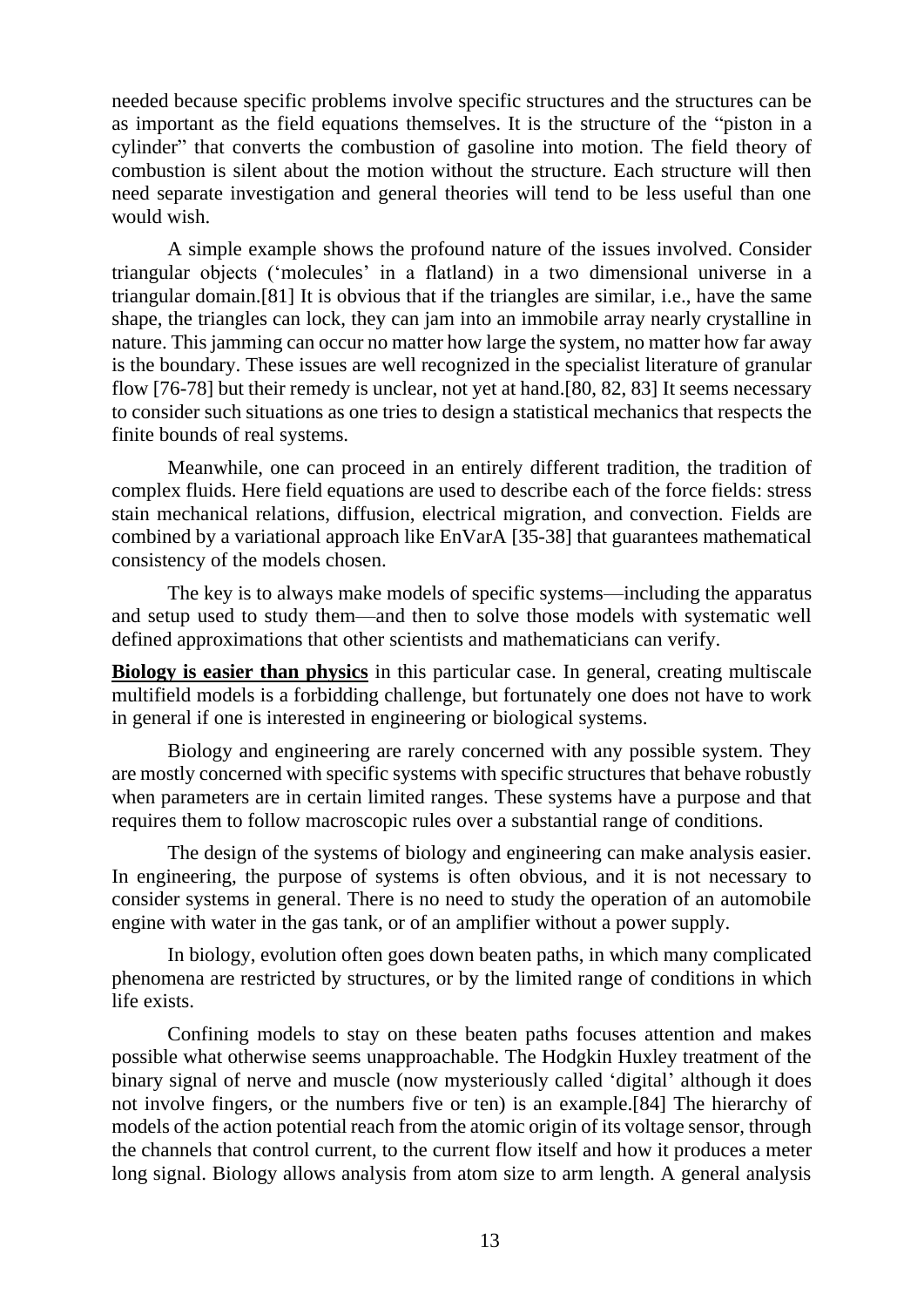from Ångstroms to meters is made possible by structures at every scale. The enormous range and density of structures in biology creates a hierarchy in which analysis is possible.[85] Analysis that follows the path of those structures is following the path of natural selection. It, like the living beings it analyzes, can survive and succeed in an environment where general analysis is inconceivable.

**Setting boundaries**. The boundaries I propose for statistical mechanics are then easy to enumerate

- 1) Electrodynamics comes first because its equations are universal and exact when written in the form of the Core Maxwell Equations eq. (2)−(5).
- 2) Structures and boundaries must be involved, that describe the system and specific experimental setup used for measurement, albeit in an approximate way.
- 3) Systems with known function, of known structure, should be studied first. These often dramatically simplify problems, as they were designed to do, by engineers or evolution, once we known how to describe and exploit them with mathematics.
- 4) Systems that are devices, with well defined inputs, outputs, and input-output relations, should be identified because their properties are so much easier to deal with than systems and machines in general. Fortunately, devices are found throughout living systems, albeit not as universally (or as clearly defined) as in engineering systems.

When statistical mechanics is used without bounds, it is a quicksand which cannot support a hierarchy of models. Statistical mechanics without bounds is a dangerous foundation for structures with charge. They are likely to fail.

When statistical mechanics is used within bounds, the quicksand is constrained within walls, and the foundation and structures of our models can be strong and useful.

## **Statistical mechanics within bounds can provide the foundation so badly needed for our models of biological and biochemical systems.**

Electrodynamics is always a safe foundation. Statistical mechanics can take its rightful place alongside electrodynamics once it is bound within structures and their boundary conditions.

## **Acknowledgement.**

Ardyth Eisenberg helped invent the title of this paper. She provided support and assistance that is beyond what can be described within the finite bounds of these words.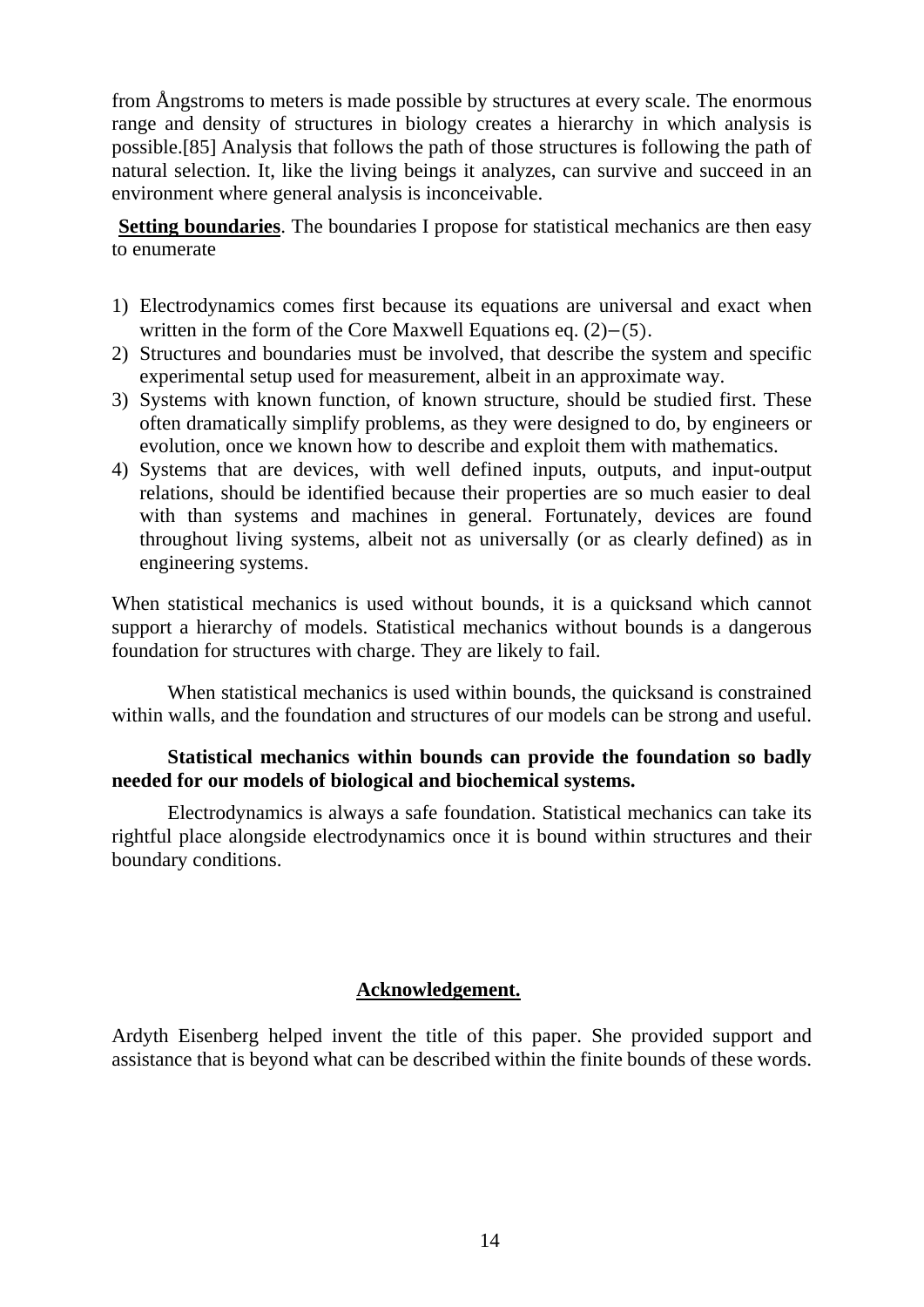#### **References**

- 1. Feynman, R.P., R.B. Leighton, and M. Sands, *The Feynman: Lectures on Physics, Mainly Electromagnetism and Matter*. Vol. 2. 1963, New York: Addison-Wesley Publishing Co., also at [http://www.feynmanlectures.caltech.edu/II\\_toc.html.](http://www.feynmanlectures.caltech.edu/II_toc.html) 592.
- 2. Oriols, X. and D.K. Ferry, *Why engineers are right to avoid the quantum reality offered by the orthodox theory?[point of view].* Proceedings of the IEEE, 2021. **109**(6): p. 955-961.
- 3. Benseny, A., D. Tena, and X. Oriols, *On the Classical Schrödinger Equation.* Fluctuation and Noise Letters, 2016. **15**(03): p. 1640011.
- 4. Benseny, A., et al., *Applied bohmian mechanics.* The European Physical Journal D, 2014. **68**(10): p. 286.
- 5. Politzer, P. and J.S. Murray, *The Hellmann-Feynman theorem: a perspective.* Journal of Molecular Modeling, 2018. **24**(9).
- 6. Feynman, R.P., *Forces in molecules.* Physical Review, 1939. **56**: p. 340-343.
- 7. Hirschfelder, J.O., C.F. Curtiss, and R.B. Bird, *Molecular theory of gases and liquids.* Molecular theory of gases and liquids, 1964.
- 8. Eisenberg, R.S., *Maxwell Equations Without a Polarization Field, Using a Paradigm from Biophysics.* Entropy, 2021. **23** (2): p. 172, also available on arXiv at <https://arxiv.org/ftp/arxiv/papers/2009/2009.07088.pdf> and 10.3390/e23020172
- 9. Eisenberg, R.s., *Maxwell Equations for Material Systems.* doi: 10.20944/preprints202011.0201.v1, 2020.
- 10. Eisenberg, R.S., *Updating Maxwell with Electrons, Charge, and More Realistic Polarization.* arXiv preprint available at [https://arxiv.org/abs/1904.09695,](https://arxiv.org/abs/1904.09695) 2019.
- 11. Eisenberg, B., *Maxwell Matters.* Preprint on arXiv [https://arxiv.org/pdf/1607.06691,](https://arxiv.org/pdf/1607.06691) 2016.
- 12. Eisenberg, B., et al., *What Current Flows Through a Resistor?* arXiv preprint arXiv:1805.04814, 2018.
- 13. Eisenberg, R.S., *Kirchhoff's Law can be Exact.* arXiv preprint available at [https://arxiv.org/abs/1905.13574,](https://arxiv.org/abs/1905.13574) 2019.
- 14. Gray, P.R., et al., *Analysis and Design of Analog Integrated Circuits*. 4th Edition ed. 2001, New York: John Wiley. 875.
- 15. Lienig, J. and J. Scheible, *Fundamentals of layout design for electronic circuits*. 2020: Springer Nature.
- 16. Muller, R.S., M. Chan, and T.I. Kamins, *Device Electronics For Integrated Circuits, 3rd Ed*. 2003: Wiley India Pvt. Limited.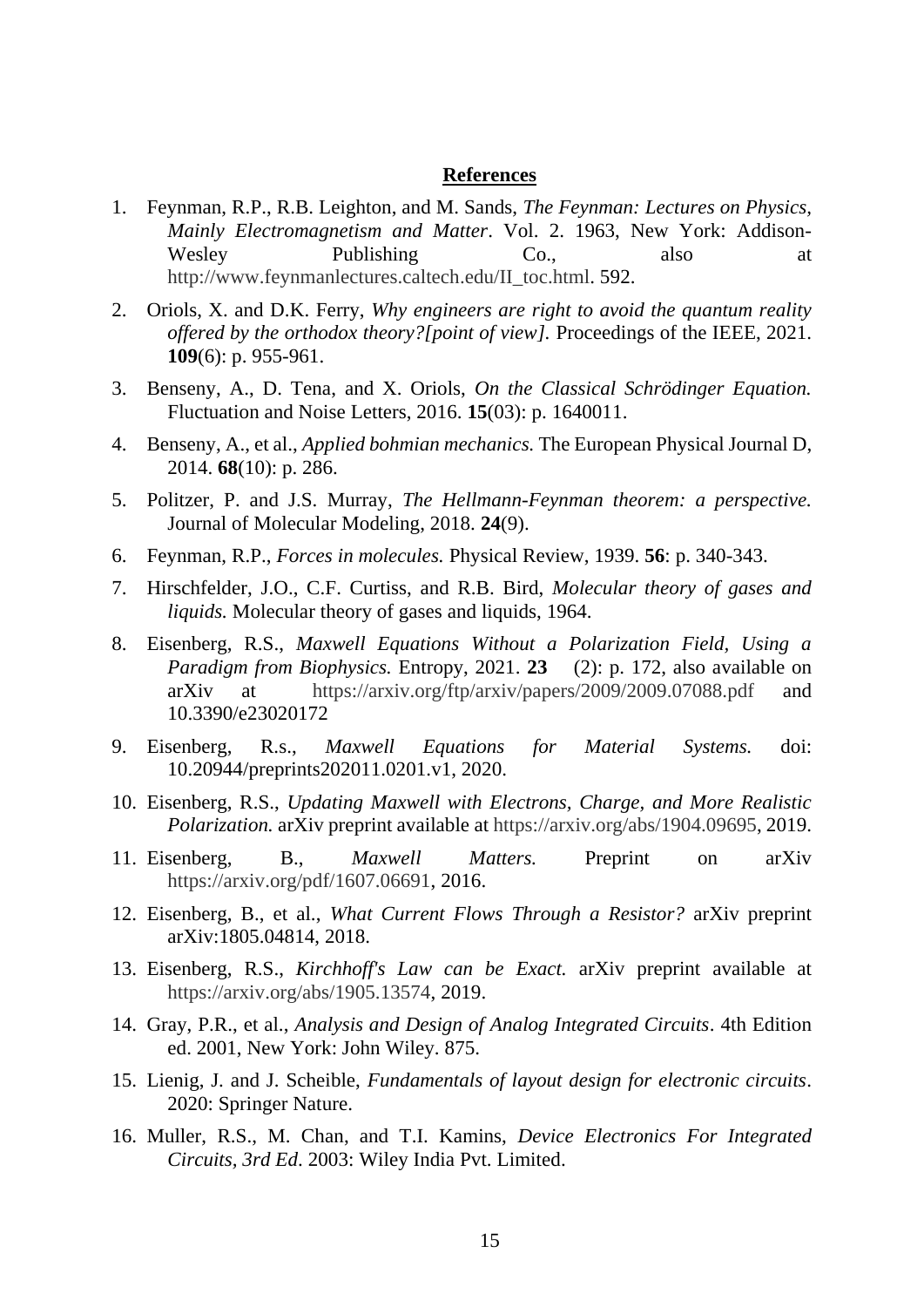- 17. Okoshi, T., *Planar circuits for microwaves and lightwaves*. Vol. 18. 2012: Springer Science & Business Media.
- 18. Rashid, M.H., et al., *Power Electronics Handbook: Devices, Circuits and Applications*. 2010: Elsevier Science.
- 19. Horowitz, P. and W. Hill, *The Art of Electronics*. Third Edition ed. 2015: Cambridge University Press. 1224
- 20. Okoshi, T. and T. Miyoshi, *The Planar Circuit - An Approach to Microwave Integrated Circuitry.* IEEE Transactions on Microwave Theory and Techniques, 1972. **20**(4): p. 245-252.
- 21. Buchwald, J.Z., *From Maxwell to Microphysics. Aspects of Electromagnetic Theory in the Last Quarter of the Nineteenth Century*. 1985, Chicago IL USA: University of Chicago.
- 22. Hunt, B.J., *The Maxwellians*. 2005: Cornell University Press.
- 23. Jeans, J.H., *The mathematical theory of electricity and magnetism*. 1908: Cambridge University Press.
- 24. O'Hara, J.G. and W. Pricha, *Hertz and the Maxwellians: A Study and Documentation of the Discovery of Electromagnetic Wave Radiation, 1873- 1894*. 1987: P. Peregrinus Limited.
- 25. Simpson, T.K., *Maxwell on the Electromagnetic Field: A Guided Study*. 1998: Rutgers University Press. 441.
- 26. Whittaker, E., *A History of the Theories of Aether & Electricity*. 1951, New York: Harper.
- 27. Arthur, J.W., *An elementary view of Maxwell's displacement current.* Antennas and Propagation Magazine, IEEE, 2009. **51**(6): p. 58-68.
- 28. Scheler, G. and G.G. Paulus, *Measurement of Maxwell's displacement current.* European Journal of Physics, 2015. **36**(5): p. 055048.
- 29. Arthur, J.W., *The Evolution of Maxwell's Equations from 1862 to the Present Day.* IEEE Antennas and Propagation Magazine, 2013. **55**(3): p. 61-81.
- 30. Shaw, D.W., *Reconsidering Maxwell's aether.* Physics Essays, 2014. **27**(4): p. 601- 607.
- 31. Rosser, W.G.V., *Classical Electromagnetism via relativity: An alternative approach to Maxwell's equations*. 2013: Springer.
- 32. Lorentz, H.A., et al., *The Principle of Relativity: A Collection of Original Memoirs on the Special and General Theory of Relativity*. 1952: Dover.
- 33. Pauli, W., *Theory of Relativity*. 2013: Dover Publications.
- 34. Dunstan, D., *Derivation of special relativity from Maxwell and Newton.* Philosophical Transactions of the Royal Society A: Mathematical, Physical and Engineering Sciences, 2008. **366**(1871): p. 1861-1865.
- 35. Xu, S., P. Sheng, and C. Liu, *An energetic variational approach for ion transport.* arXiv preprint arXiv:1408.4114, 2014.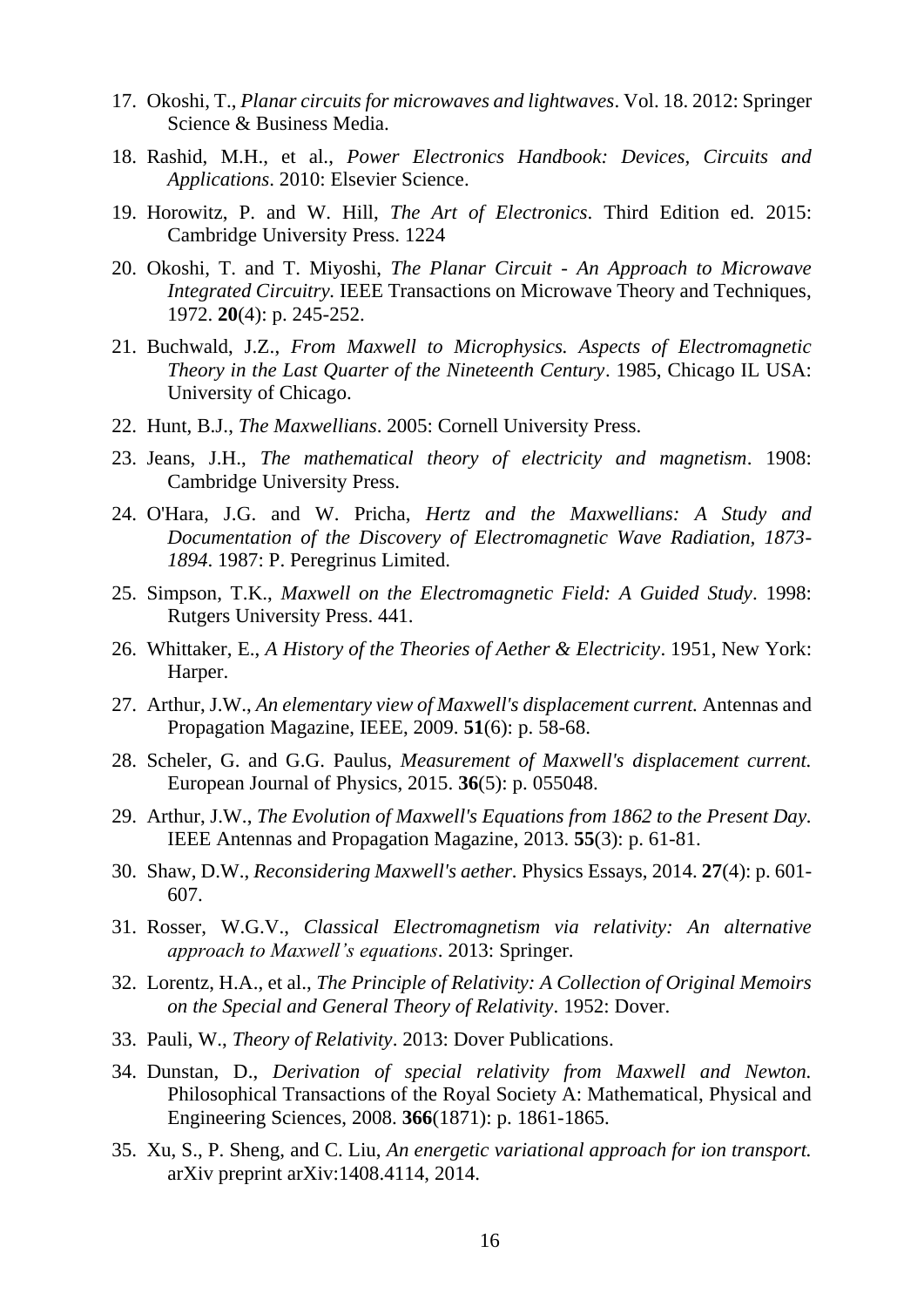- 36. Eisenberg, B., Y. Hyon, and C. Liu, *Energy Variational Analysis EnVarA of Ions in Water and Channels: Field Theory for Primitive Models of Complex Ionic Fluids.* Journal of Chemical Physics, 2010. **133**(10): p. 104104.
- 37. Xu, S., et al., *Osmosis through a Semi-permeable Membrane: a Consistent Approach to Interactions.* arXiv preprint arXiv:1806.00646, 2018.
- 38. Giga, M.-H., A. Kirshtein, and C. Liu, *Variational Modeling and Complex Fluids*, in *Handbook of Mathematical Analysis in Mechanics of Viscous Fluids*, Y. Giga and A. Novotny, Editors. 2017, Springer International Publishing: Cham. p. 1- 41.
- 39. Nielsen, C.P. and H. Bruus, *Concentration polarization, surface currents, and bulk advection in a microchannel.* available on the arXiv at [http://arxiv.org/abs/1408.4610v1,](http://arxiv.org/abs/1408.4610v1) 2014: p. 15.
- 40. Tanaka, Y., *6 - Concentration Polarization*, in *Ion Exchange Membranes (Second Edition)*. 2015, Elsevier: Amsterdam. p. 101-121.
- 41. Rubinstein, I. and B. Zaltzman, *Convective diffusive mixing in concentration polarization: from Taylor dispersion to surface convection.* Journal of Fluid Mechanics, 2013. **728**: p. 239-278.
- 42. Abu-Rjal, R., et al., *Effect of concentration polarization on permselectivity.* Phys Rev E Stat Nonlin Soft Matter Phys, 2014. **89**(1): p. 012302.
- 43. Hodgkin, A.L., A.F. Huxley, and B. Katz, *Measurement of current- voltage relations in the membrane of the giant axon of Loligo.* J. Physiol. (London), 1952. **116**: p. 424-448.
- 44. Banwell, C.N. and E.M. McCash, *Fundamentals of molecular spectroscopy*. Vol. 851. 1994: McGraw-Hill New York.
- 45. Barsoukov, E. and J.R. Macdonald, *Impedance spectroscopy: theory, experiment, and applications*. 2018: John Wiley & Sons.
- 46. Demchenko, A.P., *Ultraviolet spectroscopy of proteins*. 2013: Springer Science & Business Media.
- 47. Jaffé, H.H. and M. Orchin, *Theory and applications of ultraviolet spectroscopy.* 1962.
- 48. Kremer, F. and A. Schönhals, *Broadband Dielectric Spectroscopy*. 2003: Springer 729.
- 49. Rao, K.N., *Molecular spectroscopy: modern research*. 2012: Elsevier.
- 50. Sindhu, P., *Fundamentals of Molecular Spectroscopy*. 2006: New Age International.
- 51. Stuart, B., *Infrared spectroscopy*. 2005: Wiley Online Library.
- 52. Asmis, K.R. and D.M. Neumark, *Vibrational Spectroscopy of Microhydrated Conjugate Base Anions.* Acc Chem Res, 2011. **45**(1): p. 43-52.
- 53. Faubel, M., et al., *Ultrafast Soft X-ray Photoelectron Spectroscopy at Liquid Water Microjets.* Acc Chem Res, 2011. **45**(1): p. 120-130.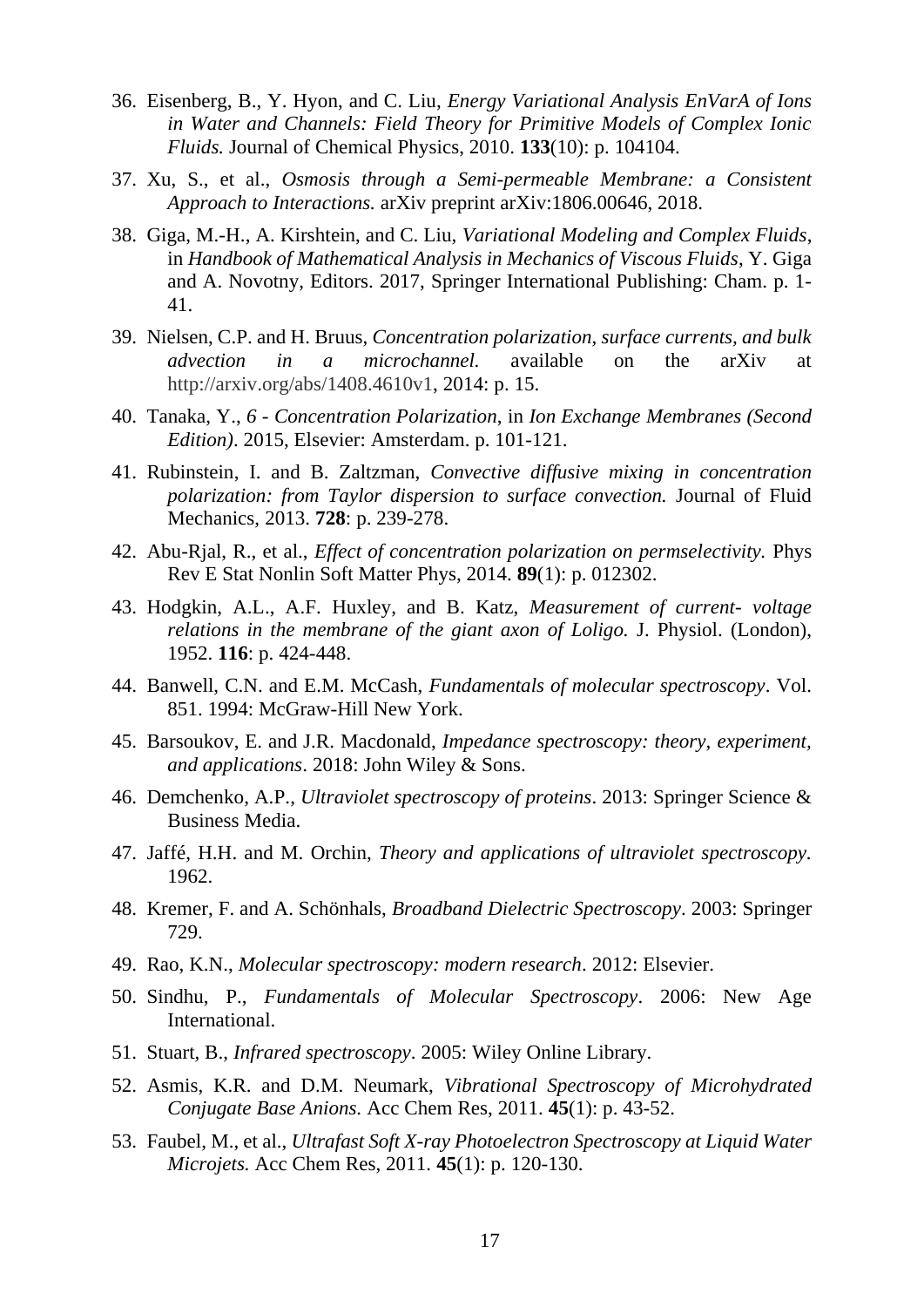- 54. Jeon, J., et al., *Computational Vibrational Spectroscopy of Peptides and Proteins in One and Two Dimensions.* Acc Chem Res, 2009. **42**(9): p. 1280-1289.
- 55. Gudarzi, M.M. and S.H. Aboutalebi, *Self-consistent dielectric functions of materials: Toward accurate computation of Casimir–van der Waals forces.* Science Advances, 2021. **7**(22): p. eabg2272.
- 56. Wang, Y., C. Liu, and B. Eisenberg, *On variational principles for polarization in electromechanical systems.* arXiv preprint arXiv:2108.11512, 2021.
- 57. Mason, E. and E. McDaniel, *Transport Properties of Ions in Gases*. 1988, NY: John Wiley and Sons,. 560 pp.
- 58. Boyd, T.J.M. and J.J. Sanderson, *The Physics of Plasmas* 2003, New York: Cambridge University Press. 544.
- 59. Ichimura, S., *Statistical Plasma Physics. Condensed Plasmas*. Vol. 2. 1994, New York: Addison-Wesley. 289.
- 60. Kulsrud, R.M., *Plasma Physics for Astrophysics*. 2005, Princeton, NJ, USA: Princeton. 468.
- 61. Shockley, W., *Electrons and Holes in Semiconductors to applications in transistor electronics*. 1950, New York: van Nostrand. 558.
- 62. Blotekjaer, K., *Transport equations for electrons in two-valley semiconductors.* Electron Devices, IEEE Transactions on, 1970. **17**(1): p. 38-47.
- 63. Selberherr, S., *Analysis and Simulation of Semiconductor Devices*. 1984, New York: Springer-Verlag. pp. 1-293.
- 64. Ferry, D.K., *Semiconductor Transport*. 2000, New York: Taylor and Francis. 384.
- 65. Vasileska, D., S.M. Goodnick, and G. Klimeck, *Computational Electronics: Semiclassical and Quantum Device Modeling and Simulation*. 2010, New York: CRC Press. 764.
- 66. Eisenberg, R.S., *Dielectric Dilemma.* preprint available at [https://arxiv.org/abs/1901.10805,](https://arxiv.org/abs/1901.10805) 2019.
- 67. De Vries, H., *The simplest, and the full derivation of Mgnetism as a Relativistic side effect of electrostatics* [http://www.flooved.com/reader/3196,](http://www.flooved.com/reader/3196) 2008.
- 68. Einstein, A., *On the electrodynamics of moving bodies.* Annalen der Physik, 1905. **17**(891): p. 50.
- 69. Einstein, A., *Essays in science, originally published as Mein Weltbild 1933, translated from the German by Alan Harris*. 1934: Open Road Media.
- 70. Karlin, S. and H.M. Taylor, New York., *A First Course in Stochastic Processes*. Second ed. 1975, New York: Academic Press. 557.
- 71. Schuss, Z., *Theory And Applications Of Stochastic Processes: An Analytical Approach* 2009, New York: Springer. 470.
- 72. Muldowney, P., *A Modern Theory of Random Variation*. 2012, Hoboken, NJ, USA: Wiley. 527.